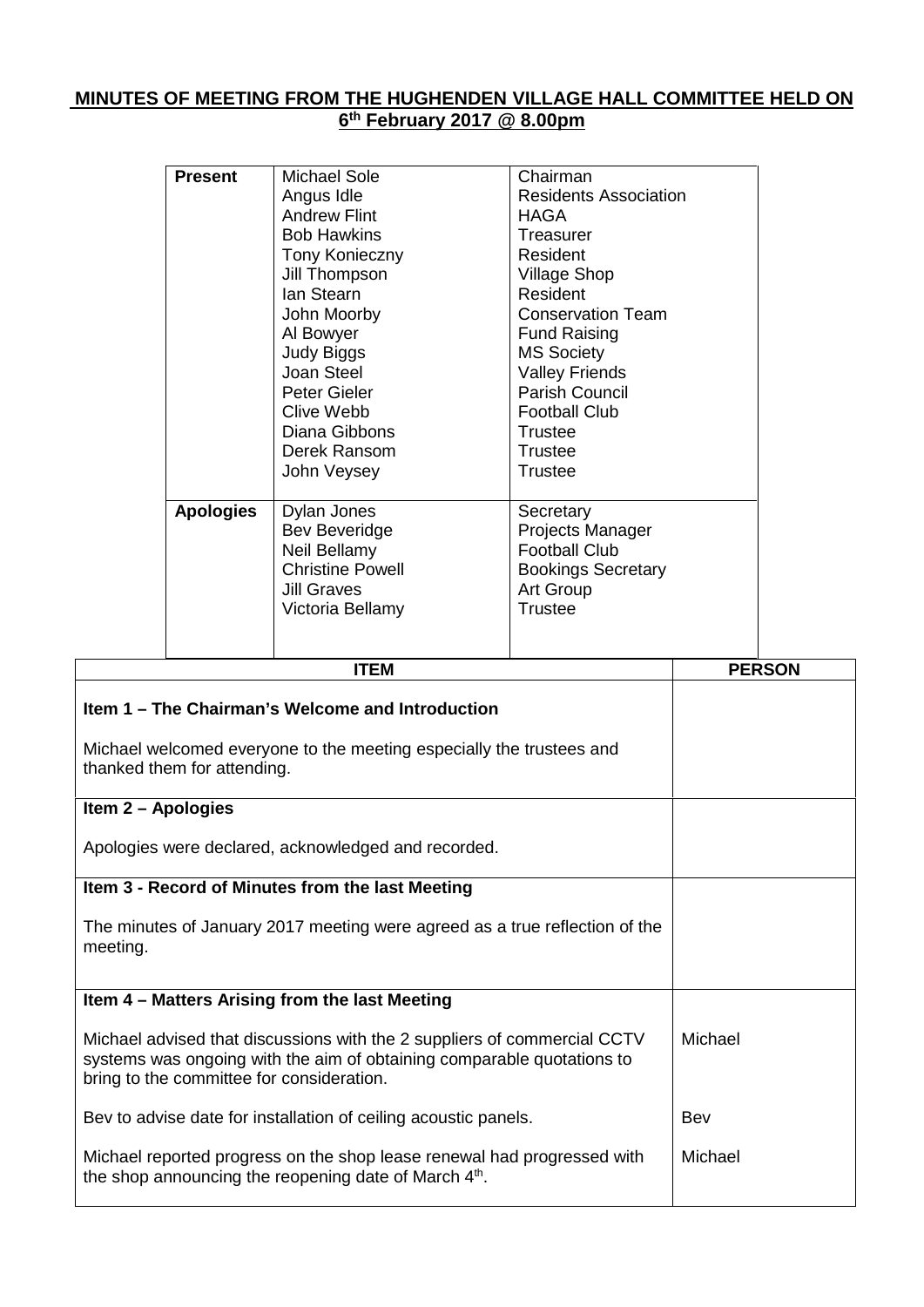| Details of the additional Christmas tree lights are still awaited from Bev.<br>Michael reported no progress on securing the services of an architect.                                                                                                                                                                                                                                                                                                                           | Bev |  |  |  |  |
|---------------------------------------------------------------------------------------------------------------------------------------------------------------------------------------------------------------------------------------------------------------------------------------------------------------------------------------------------------------------------------------------------------------------------------------------------------------------------------|-----|--|--|--|--|
| Item 5 - Chairman's Report                                                                                                                                                                                                                                                                                                                                                                                                                                                      |     |  |  |  |  |
| Michael thanked the committee members for their prompt response with the<br>recent election of trustees. Details of the trustees had been circulated<br>following the voting process.                                                                                                                                                                                                                                                                                           |     |  |  |  |  |
| <b>Item 6 - Treasurers Report</b>                                                                                                                                                                                                                                                                                                                                                                                                                                               |     |  |  |  |  |
| Bob circulated the bank account figures showing a total bank balance of<br>£82,441.75 and a list of the passed 3 months transactions for the committee<br>to review and comment.                                                                                                                                                                                                                                                                                                |     |  |  |  |  |
| Item 7 - Secretary's Report                                                                                                                                                                                                                                                                                                                                                                                                                                                     |     |  |  |  |  |
| In Dylan's absence, he had previously circulated an update (attached)<br>relating to a land registry issue, proposed merging of the 2 charities, and a<br>report on his recent meeting at HPC regarding playground maintenance.<br>Discussions ensued on the name of the new charity and this was agreed by<br>all as "Hughenden Valley Village Hall and King George's Field". (Note the<br>absence of both "Playing" and "V" complies with the correct terminology).           |     |  |  |  |  |
| Peter Gieler then outlined the issues facing HPC with the playgrounds and<br>the increasing cost burden. HPC are proposing that village halls take on<br>responsibility for the weekly check of playground and equipment and the<br>general maintenance of the area i.e. raking of bark and weeding. Further<br>consultation meetings were planned which would be attended by Dylan.                                                                                            |     |  |  |  |  |
| Item 8 - Maintenance Report                                                                                                                                                                                                                                                                                                                                                                                                                                                     |     |  |  |  |  |
| Bev briefly joined the meeting to present a proposal to replace all internal<br>doors with modern, ash/oak wood doors and quality door furniture in order to<br>significantly enhance the visual appearance of the hall and to remove one of<br>the most frequent repair/maintenance tasks from his list.<br>After considerable discussion, the committee approved an expenditure of<br>c.£6000 which included the doors specified plus the 2 sets of internal double<br>doors. |     |  |  |  |  |
| Item 9 - Booking Secretary's Report                                                                                                                                                                                                                                                                                                                                                                                                                                             |     |  |  |  |  |
| Christine sent her report stating bookings were holding up but there had<br>been some adverse reaction to the January price increase, though no<br>cancellations.                                                                                                                                                                                                                                                                                                               |     |  |  |  |  |
| Item 10 Village Shop Update                                                                                                                                                                                                                                                                                                                                                                                                                                                     |     |  |  |  |  |
| Jill advised the re-opening date of 4 March with the celebrity cook Mary<br>Berry booked to for the ceremony.                                                                                                                                                                                                                                                                                                                                                                   |     |  |  |  |  |
| <b>Item 11 Football Club</b>                                                                                                                                                                                                                                                                                                                                                                                                                                                    |     |  |  |  |  |
| Clive gave a brief update on HVFC news.                                                                                                                                                                                                                                                                                                                                                                                                                                         |     |  |  |  |  |
|                                                                                                                                                                                                                                                                                                                                                                                                                                                                                 |     |  |  |  |  |